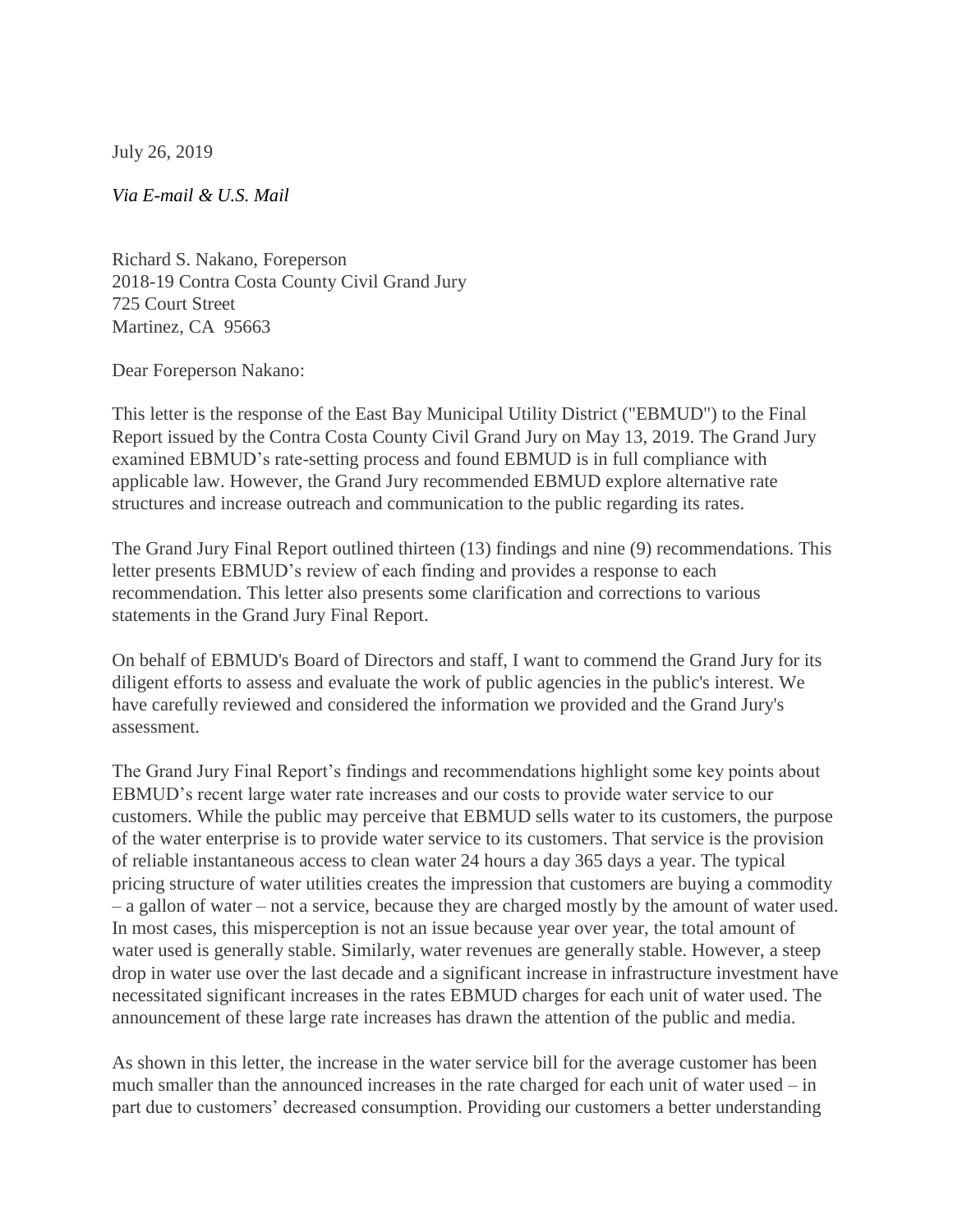of the relationship between the amount of water used by customers, the cost to provide water service, and water rates is challenging. The Grand Jury Final Report's findings and recommendations provide some useful steps to improving customer understanding.

### **FINDINGS**

The Grand Jury Final Report made the following findings:

**Finding 1 (F1)**. EBMUD has developed and adopted a tiered water rate structure for single family residential (SFR) customers that complies with Article X and Article XIII D, section 6 (b) of the California Constitution.

EBMUD agrees with Finding F1.

**Finding 2 (F2)**. EBMUD water rates have been increasing three to five times faster than the Consumer Price Index over the last seven years.

EBMUD disagrees partially with the finding that water rates have increased three to five times faster than the Consumer Price Index (CPI) over the last seven years. Given the Grand Jury Report statement that CPI has increased by 22% in the last seven years, Finding F2 suggests that EBMUD water rates have increased by 66% to 110% in the same time period. This finding does not take into account the impact of EBMUD customers' declining water consumption patterns during that period which resulted in a corresponding downward impact on their water bills. As a result, while EBMUD's SFR water rate has increased about three times faster than CPI between 2012 and 2019, the bill for the average SFR customer has only increased about two times faster than CPI over the last seven years due to reduced water use.

While the Grand Jury Final Report focused on the EBMUD rate increases compared to CPI, it does not consider the impact of customers' reduced water consumption on EBMUD customer bills or on EBMUD revenues. During the period of 2012 to 2019, the average SFR water use dropped from 10 to 8 hundred cubic feet (CCF)/month, and the corresponding average SFR bills were \$38.15 in 2012 to \$56.12 in 2019. This is an increase of 47%, significantly lower than the three to five times faster than CPI (i.e., 66% to 110%) that Finding F2 cites for this same timeframe. If SFR customers had instead continued to use an average of 10 CCF/month rather than decreasing usage to 8 CCF/month as they did between 2012 and 2019, their bills would have been \$38.15 in 2012 and \$66.46 in 2019. This would have been an increase of 74% on their water bills, which is 3.4 times the CPI increase during that period. However, because SFR customers reduced their average water usage to 8 CCF/month during this period, the real impact to the average customer on the amount they spent for water service was much lower than 74%. Their bills increased by just 47%, or about two times faster than CPI.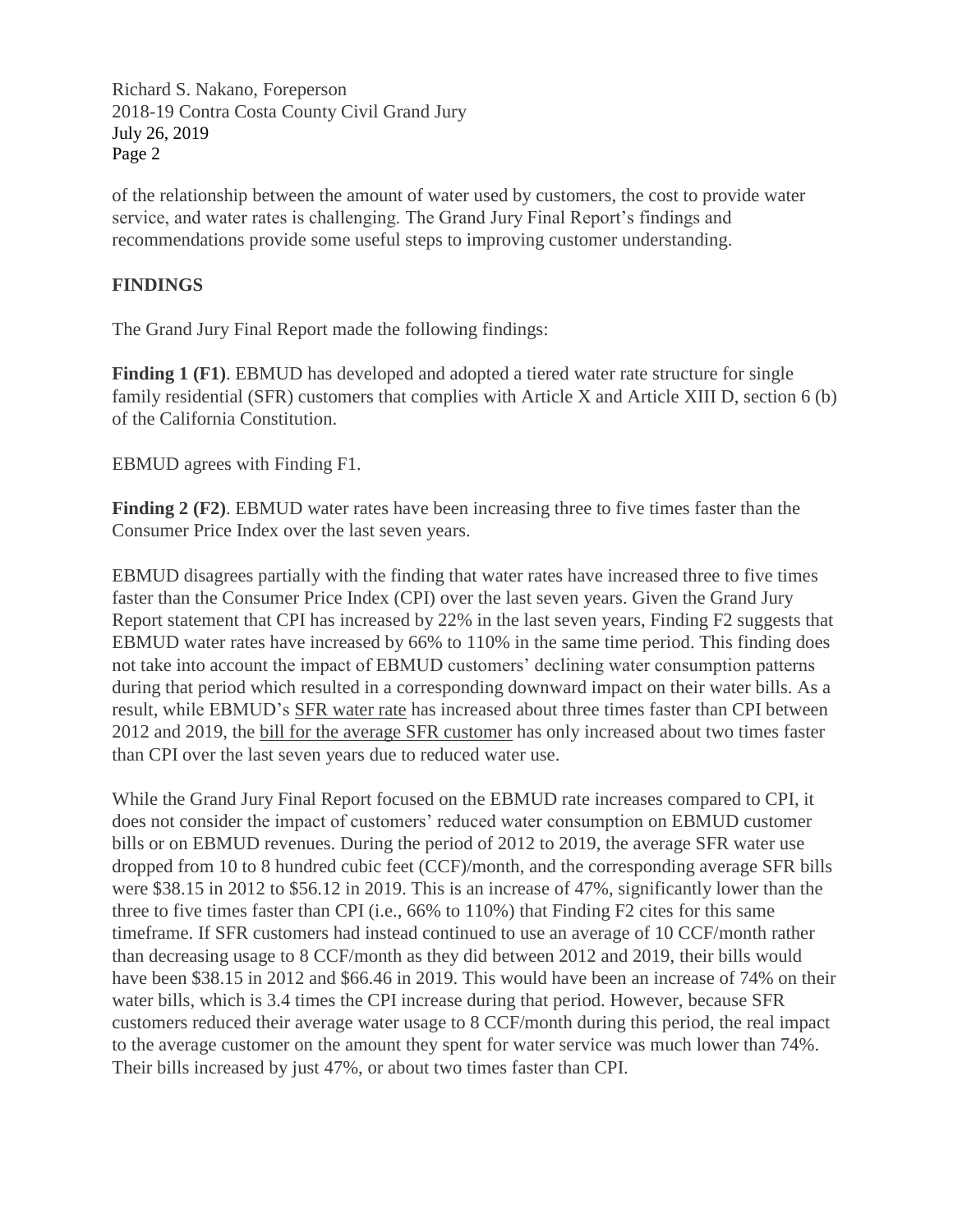In the interest of being thorough, we also want to provide some minor clarifications regarding the graph provided on page 7 of the Grand Jury Final Report. While the details for the selected SFR rate components shown in the graph are correct, it does not include the Seismic Improvement Program Surcharge that was imposed on all EBMUD water customers in 2012 and discontinued in 2016. In addition, the graph reflects a significant rate change in water service in 2016. This change was the result of a Cost of Service (COS) Study completed by an independent outside financial consultant (Raftelis) for EBMUD in fiscal year (FY) 2015. The COS Study reviewed EBMUD water service rates and charges to ensure they are appropriately and equitably established consistent with California law. While the COS Study confirmed EBMUD's rates are generally consistent with cost of service principles, it also recommended a number of adjustments to individual water rate components, which were reflected in the FY 2016 water service rates.

We agree with the statement in the Grand Jury Final Report that large rate increases during this period were necessitated by severely reduced water consumption due to multiple sequential droughts, the economic recession, and an increased need for capital spending by EBMUD to address issues related to its aging infrastructure.

**Finding 3 (F3)**. Customers are impacted by the fact that EBMUD's costs need to be covered regardless of how much or how little water customers use.

EBMUD disagrees partially that customers are impacted by the fact that EBMUD's costs need to be covered regardless of how much or how little water customers use. We understand what the Grand Jury is saying with respect to customer impacts. We also want to point out that EBMUD revenues are heavily impacted by how much or how little water customers use while EBMUD's costs are not similarly impacted by how much water is produced.

Because over 70% of its revenue is collected on the variable component of its water charges, EBMUD's revenue varies significantly with changes in customer water use. More specifically, over 90% of EBMUD's costs are fixed; yet less than 30% of its water revenue is derived from fixed charges. The remaining fixed costs are recovered from the variable component of its water rates. Thus, there is a direct, causal relationship between lower water use by its customers and decreased revenue for EBMUD, and a resulting need for EBMUD to increase its rates to meet its costs and continue to operate its water system. The same causal relationship helps customers lower their water bill with lower water use.

As described in our response to Finding F2, lower customer water use has helped mitigate the impacts of recent EBMUD rate increases on their water bills, albeit with a time lag. Furthermore, we note that owning our own water supply has significant benefits to ratepayers. When many water utilities in the state were at risk of running out of water supply during the drought,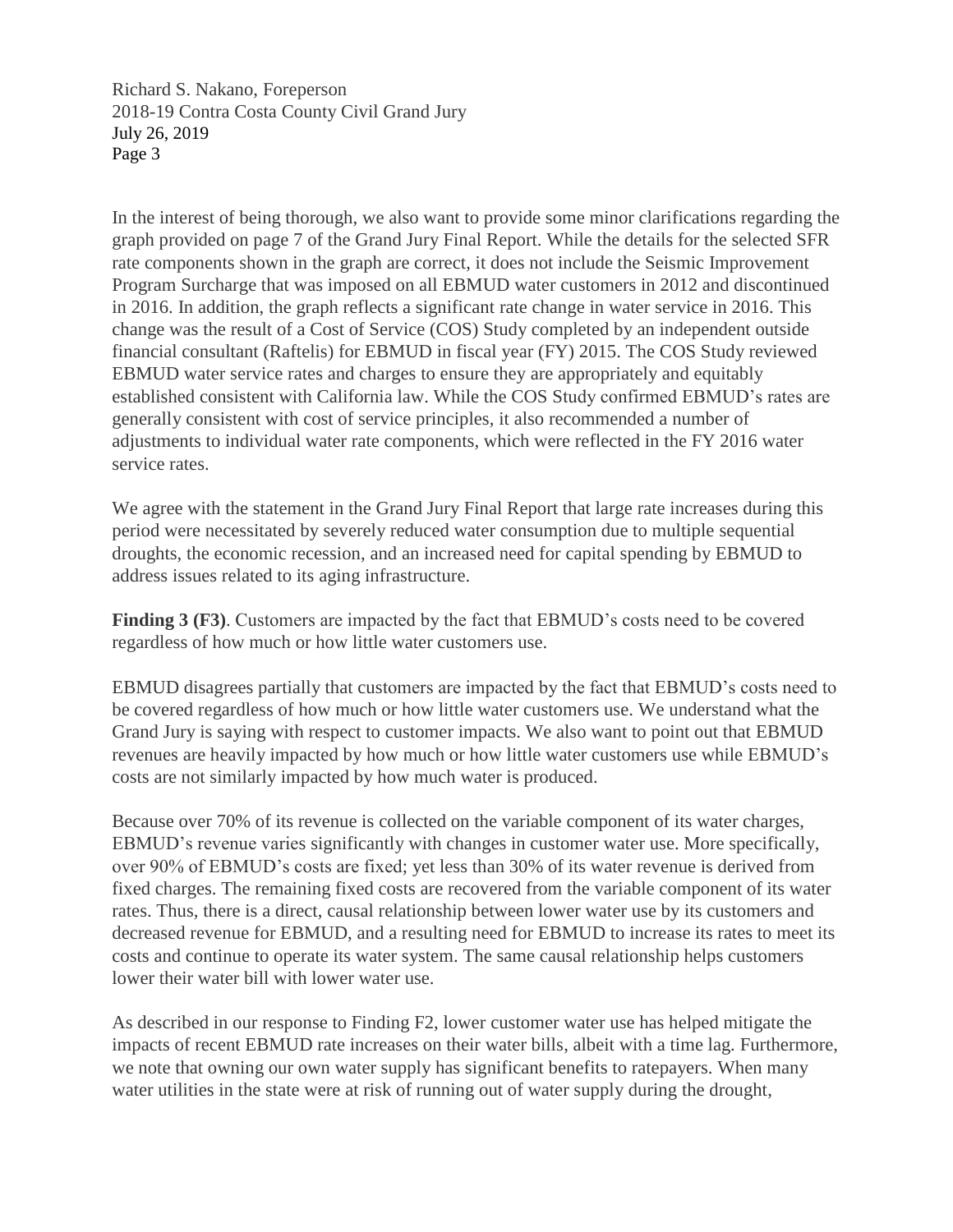EBMUD was able to manage its water supplies to ensure the continued availability of safe, clean drinking water to all of its customers.

**Finding 4 (F4)**. SFR Tier 1 rates are based on average indoor water use, which is similar among customers east and west of the Oakland/Berkeley Hills.

EBMUD agrees with Finding F4.

**Finding 5 (F5)**. EBMUD's SFR customers east and west of the Oakland/Berkeley Hills differ in terms of outdoor water use.

EBMUD agrees with Finding F5.

**Finding 6 (F6)**. EBMUD uses average summer SFR monthly water use from both east and west of the Oakland/Berkeley Hills to set the break point between SFR Tiers 2 and 3.

EBMUD agrees with Finding F6 and provides the following explanation on the costs of providing outdoor water use that is collected from Tier 2 and Tier 3 rates.

As the Grand Jury Final Report references, EBMUD's water rates follow a detailed COS Study prepared by an independent outside financial consultant. The COS Study follows the principles of the American Water Works Association (AWWA) M1 manual "Principles of Water Rates, Fees, and Charges," which is widely accepted as the industry standard for setting water rates in North America. A key principle in the AWWA methodology is the concept of base demand and peak demand. The capital and operating costs of the water system are separated into the cost of providing base demand and the cost of providing peak demand, where the cost of providing peak demand is generally much higher than the cost of providing base demand.

The Grand Jury Final Report acknowledges that EBMUD incurs additional costs to provide the additional capacity to meet the peak demands of its customers as shown in the following paragraphs from page 6 of the Grand Jury Final Report:

*Tiers 2 and 3 rates capture the cost to deliver outdoor water use. These water demands, primarily for landscape irrigation, increase EBMUD's overall costs. EBMUD must build, operate, and maintain water supply and distribution infrastructure sufficient to deliver the maximum amount of water required during peak water use.*

*EBMUD indicates that the costs to deliver outdoor water use during these peak periods are allocated to those customers "responsible for generating those costs and creating peak demands." The 2018 Cost of Service Study indicates that Tier 3 has the highest peaking costs because it covers outdoor water usage for the largest SFR customer.*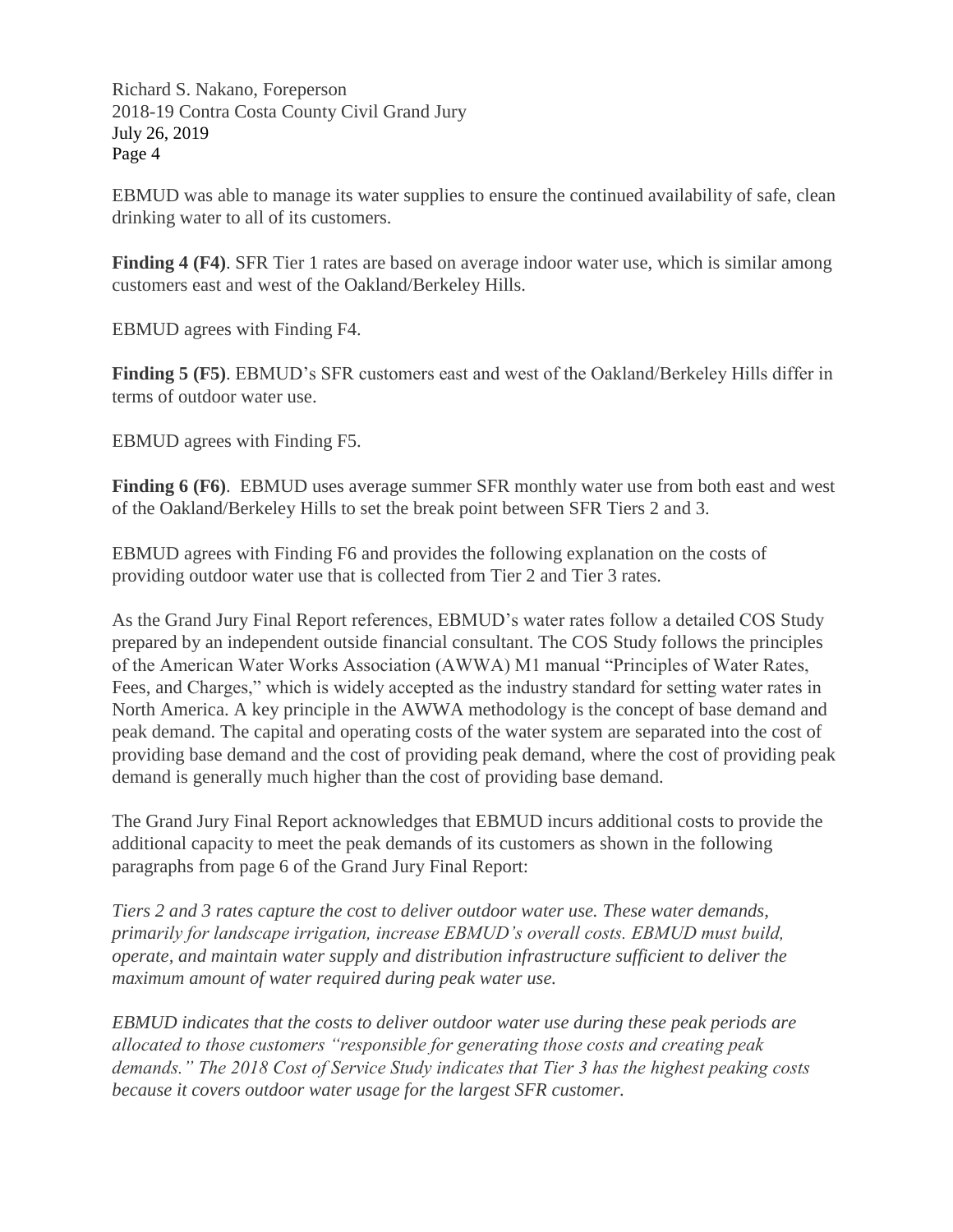As the Grand Jury Final Report indicates, EBMUD's rate structure was developed for SFR customers based on indoor water use as the base demand with its associated costs recovered in Tier 1, and outdoor water use as the peak demand with its associated costs recovered in Tiers 2 and 3. Once it was established that costs to provide peak demand would be recovered in Tiers 2 and 3, EBMUD had to decide where to set the break point between Tiers 2 and 3. The basis for having a higher Tier 3 rate for outdoor water use is that some customers place the highest level of peak demand on the system.

EBMUD's rate structure does not have an individualized rate structure for each property nor does its billing system have the ability to monitor peak daily water use. For this reason, EBMUD uses a rate structure for Tiers 2 and 3 applied equally to all SFR customers.

We selected 16 CCF/month, which corresponds to the average summer water use for all SFR customers. It is important to note that 16 CCF was not selected for Tier 2 water use as a "water budget" for outdoor irrigation for all SFR customers. Rather, it was selected as a break point to separate the highest peak demand from the other uses in the peak demand category.

**Finding 7 (F7)**. Since summer temperatures are warmer, lot sizes are larger, and properties are more heavily landscaped east of the Oakland/Berkeley Hills, customers east of Hills incur Tier 3 rates more frequently than customers west of Hills.

EBMUD agrees with Finding F7 and provides the following explanation on how the cost of providing the highest peak demand is collected from Tier 3.

The Grand Jury Final Report acknowledges that Tier 3 recovers the cost of providing the highest peak demand, and also points out that due to hotter temperatures, more customers east of Hills pay Tier 3 rates than customers west of Hills. This is based on the COS principle that higher peak demand water users should pay the higher costs attributed to their higher peak demand.

As described in the Grand Jury Final Report, east of Hills SFR customers inherently have higher peak demand than west of Hills customers due to their warmer climate, larger lots, more waterintensive landscaping, and swimming pools. Therefore, it is consistent with COS principles for the east of Hills customers to have more of their outdoor water use subject to Tier 3 rates than west of Hills customers, whose outdoor water use is generally much lower.

EBMUD's water system has been designed to reflect and accommodate the higher peak demand placed on the system by east of Hills customers. For example, the east of Hills water system is designed for peak demand that is 160% more than the base demand while the west of Hills water system is designed for peak demand that is only 90% more than the base demand.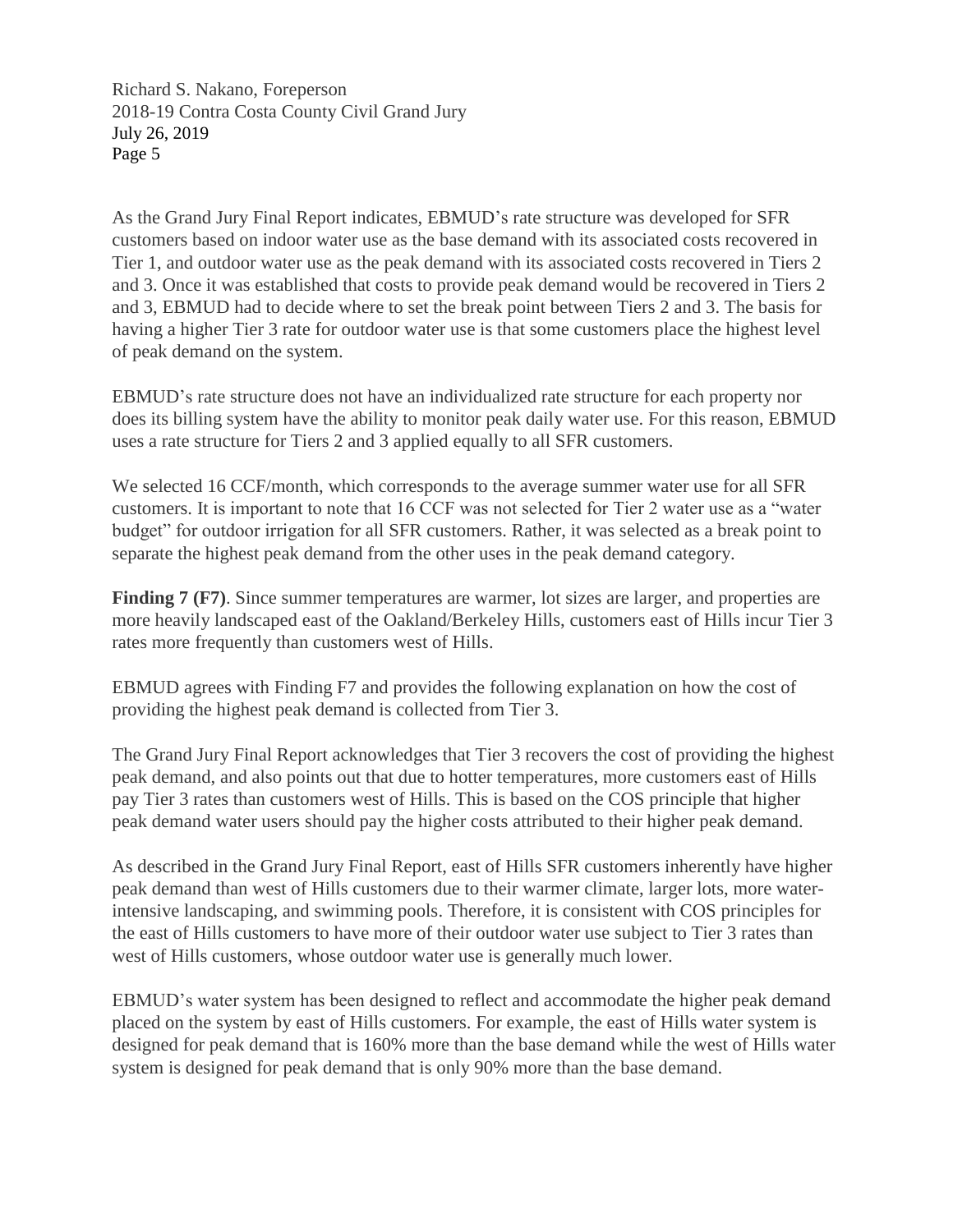**Finding 8 (F8)**. EBMUD's SFR customers east and west of the Oakland/Berkeley Hills are not homogenous in terms of their lot sizes, summer temperatures, and resulting outdoor need for water.

EBMUD agrees with Finding F8.

Neither the EBMUD COS Study nor the SFR rate structure assumes homogenous outdoor water use for all SFR customers. In fact, outdoor water use not only varies between SFR customers located east of Hills and west of Hills, there is significant variation of outdoor water use for SFR customers within east of Hills and within west of Hills.

**Finding 9 (F9)**. EBMUD has not provided its customers with a narrative explanation for the cost of service, the allocation of costs among its various customers, or within each customer class.

EBMUD disagrees that we have not provided customers with a narrative explanation of the COS Study and the cost allocations among and within each customer class. When the most recent COS Study was developed, EBMUD held a formal Board workshop in 2014 to discuss the COS Study findings. The results of the COS Study were also presented at the Board workshop for the proposed FY16/FY17 budget and rates in 2015. These workshops were noticed to the public and the workshop presentations were made available on the EBMUD website.

A memorandum summarizing the COS Study outcomes was filed with the Board in a public meeting on April 28, 2015. The results and recommendations of the COS Study were also summarized in the Report and Recommendation of the General Manager for Revisions to the Water and Wastewater System Schedule of Rates and Charges for FY16 and FY17, which was filed with the Board at its open meeting on May 12, 2015. A public presentation was also provided at that meeting summarizing the results of the COS Study and the recommended revisions to the rates for FY16 and FY17.

That said, EBMUD agrees that in the future we can provide more information to the public on our COS Study and rate structure.

**Finding 10 (F10)**. EBMUD has alternative methods available for setting rates: increasing the fixed rate, creating two separate classes of SFR customers, or adopting a water budget rate structure.

EBMUD agrees that there are alternative rate methodologies to be considered. The options listed by the Grand Jury are only a small subset of the alternatives available. The Grand Jury Final Report listed only three alternative rate options to the current SFR rate structure that EBMUD could consider: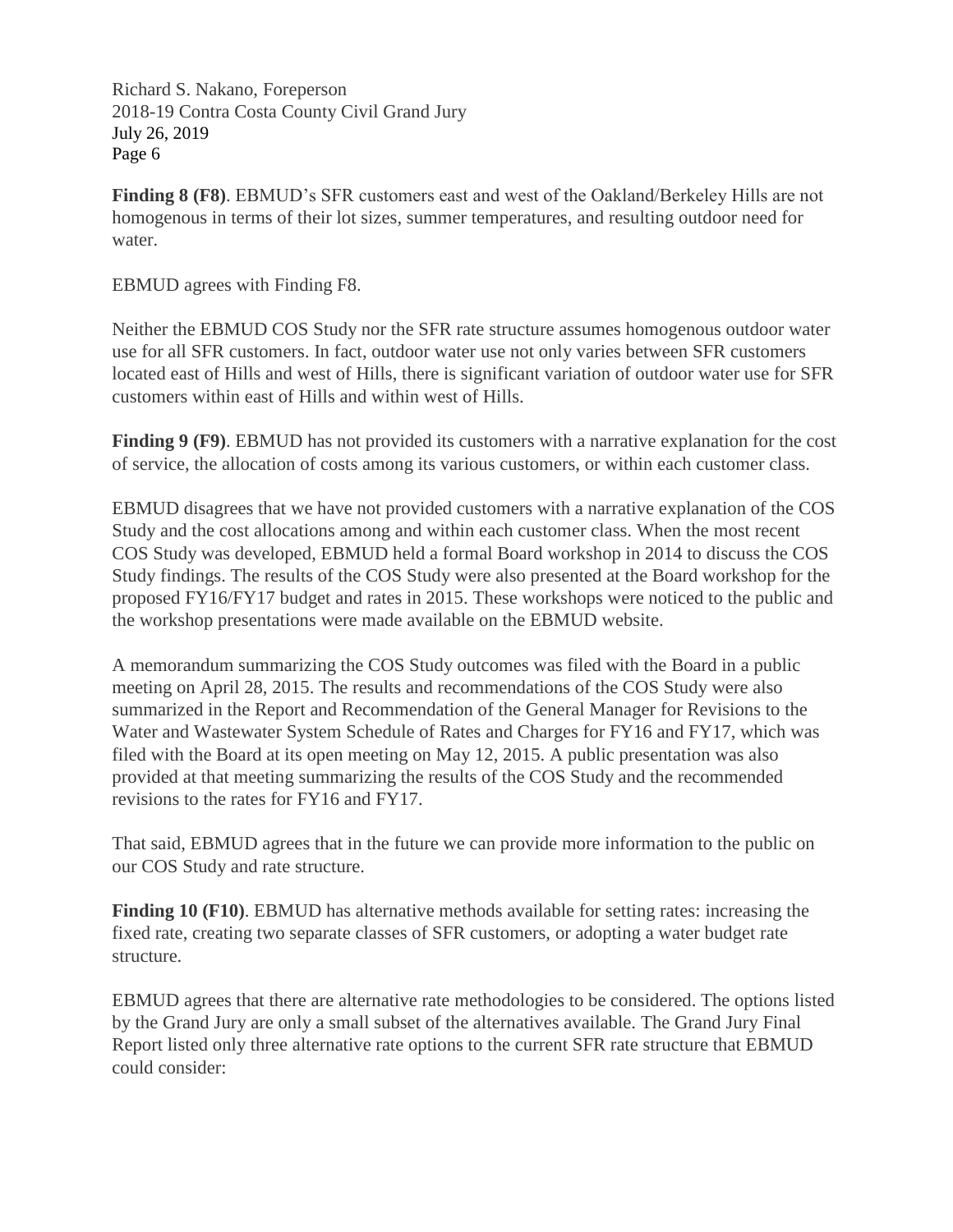- 1) Increasing the fixed rate so that variable rates comprise a smaller portion of the customer's water bill
- 2) Creating two separate classes of SFR customers: one in the east and one in the west, so the two disparate regions are not averaged together to establish the tiers
- 3) Adopting a "water budget" rate structure, in which properties are evaluated individually based on their water needs

The Grand Jury Final Report concluded that Alternatives 1 and 2 were not feasible, or were rejected by the EBMUD Board of Directors and recommends EBMUD continue to investigate water budgets as a possible alternative water rate structure. While EBMUD reviewed water budget rates in 2016, that work did not include a full COS Study and corresponding cost allocations required to support a water budget rate structure. Rather, it focused on a preliminary assessment of the data required to develop individual water budgets, how current customer water use compares to the preliminary water budgets, and costs and potential benefits of such a rate structure.

Since a full COS Study and cost allocations were not part of the 2016 effort, we should note that the resulting COS Study could potentially create a water rate structure in which rates for outdoor water use are higher overall than the current Tier 2 and Tier 3 rates.

**Finding 11 (F11)**. Following a Board workshop in 2016, EBMUD staff recommended the Board continue to explore Water Budget rates.

EBMUD agrees with Finding F11. EBMUD agreed to continue reviewing water budget rates as part of its plan to review implementation of automated meter reading (AMI) technology, which is key to making water budget rates effective. Our current manual meter reads only occur once every two months, which does not provide timely feedback to customers on their water use to allow them to compare this to their water budget. Correspondingly, we have been unable to find any communities who have bimonthly billing and use water budget based rates. However, as noted in our response to Finding F10, any decision by EBMUD to implement water budget rates would require a detailed COS Study.

**Finding 12 (F12)**. The Board meets twice a month on weekday afternoons in Oakland.

EBMUD agrees with Finding F12. Please also note that EBMUD holds Board committee meetings (e.g., Legislative/Human Resources, Planning, Finance/Administration, Sustainability/Energy) on the mornings of the full Board meetings in Oakland.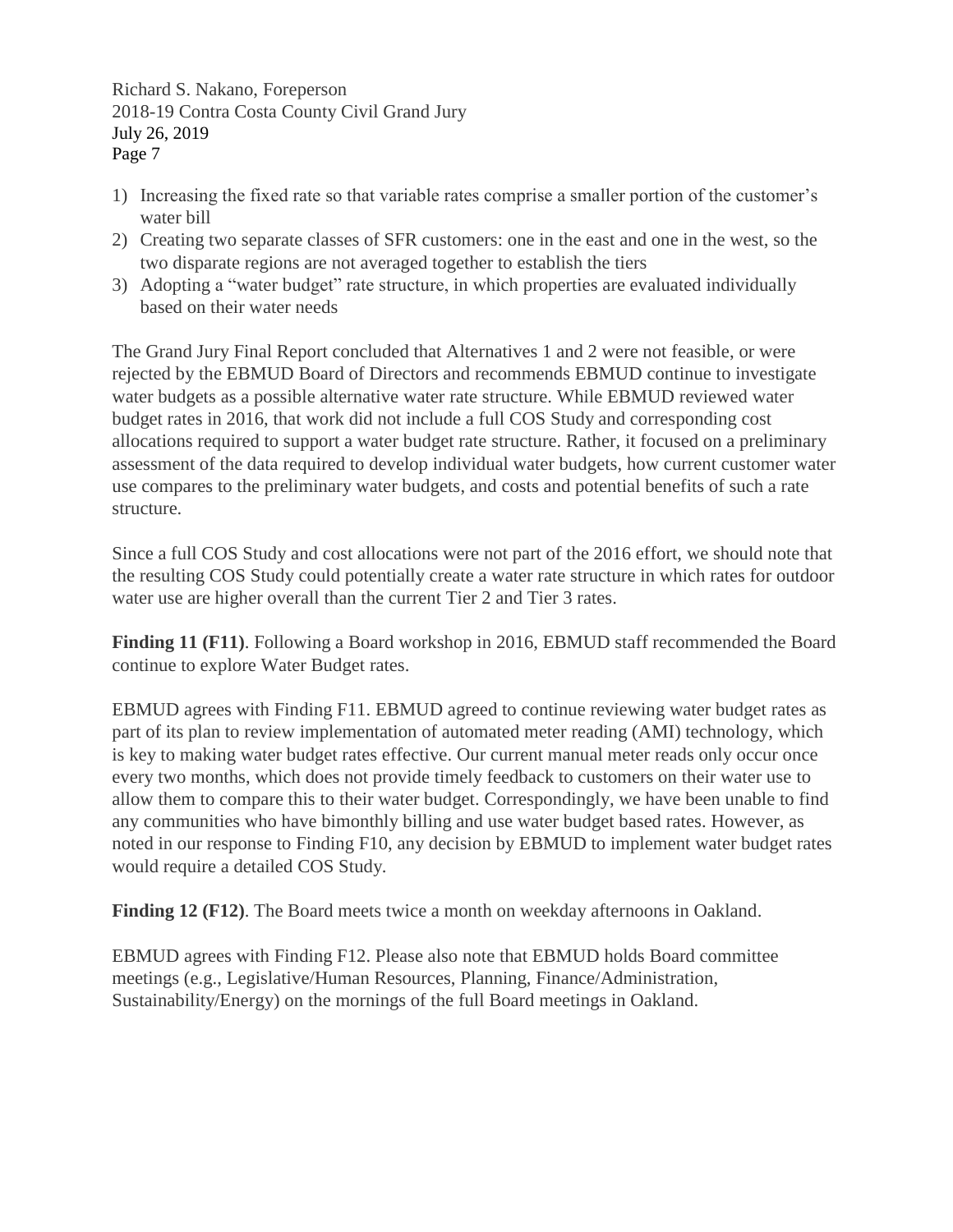**Finding 13 (F13)**. EBMUD continues to evaluate providing video recording and live-streaming of Board meetings.

EBMUD agrees with Finding F13. EBMUD currently provides video and audio recordings of its Board meetings on the EBMUD website and continually seeks to improve public transparency and access to its Board meetings.

### **RECOMMENDATIONS**

The Grand Jury Final Report made the following recommendations:

**Recommendation 1 (R1)**. The EBMUD Board should consider directing its General Manager to improve transparency by providing customers with the narrative explanation of the COS methodology, as recommended by the League of California Cities, by December 31, 2019.

This recommendation has not yet been implemented. EBMUD will post information on the EBMUD website by December 31, 2019 that provides a summary of the water rate COS methodology regarding base and peak demand costs and how the SFR tiers are assigned to recover those costs.

**Recommendation 2 (R2)**. The EBMUD Board should consider directing its General Manager to include a discussion on how rates are set and alternative methods for setting rates in the narrative explanation, by December 31, 2019.

This recommendation has not yet been implemented. EBMUD will include in the response to recommendation R1 a discussion on the rate-setting process and schedule. EBMUD has always provided public notice of the Board workshops, meetings and public hearings on proposed rates and rates development. Any notice of consideration of alternative methods for rates setting will be included when the Board has agreed to investigate those alternative methods.

**Recommendation 3 (R3)**. The EBMUD Board should consider directing its General Manager to solicit customer input and participation in its examination of water budget rate structures by establishing a customer advisory committee by December 31, 2019.

This recommendation requires further analysis. At this time, EBMUD is concerned about raising expectations about its ability to implement a water budget rate structure. EBMUD is in the process of deploying its largest pilot study of AMI technology, which is planned to be completed by June 2021. The findings of the pilot study will inform if EBMUD pursues this major investment, which has been initially estimated to cost rate payers approximately \$150 million. EBMUD must carefully evaluate the costs and benefits of this decision. As described in our response to Finding F11, AMI technology is key to making a water budget rate structure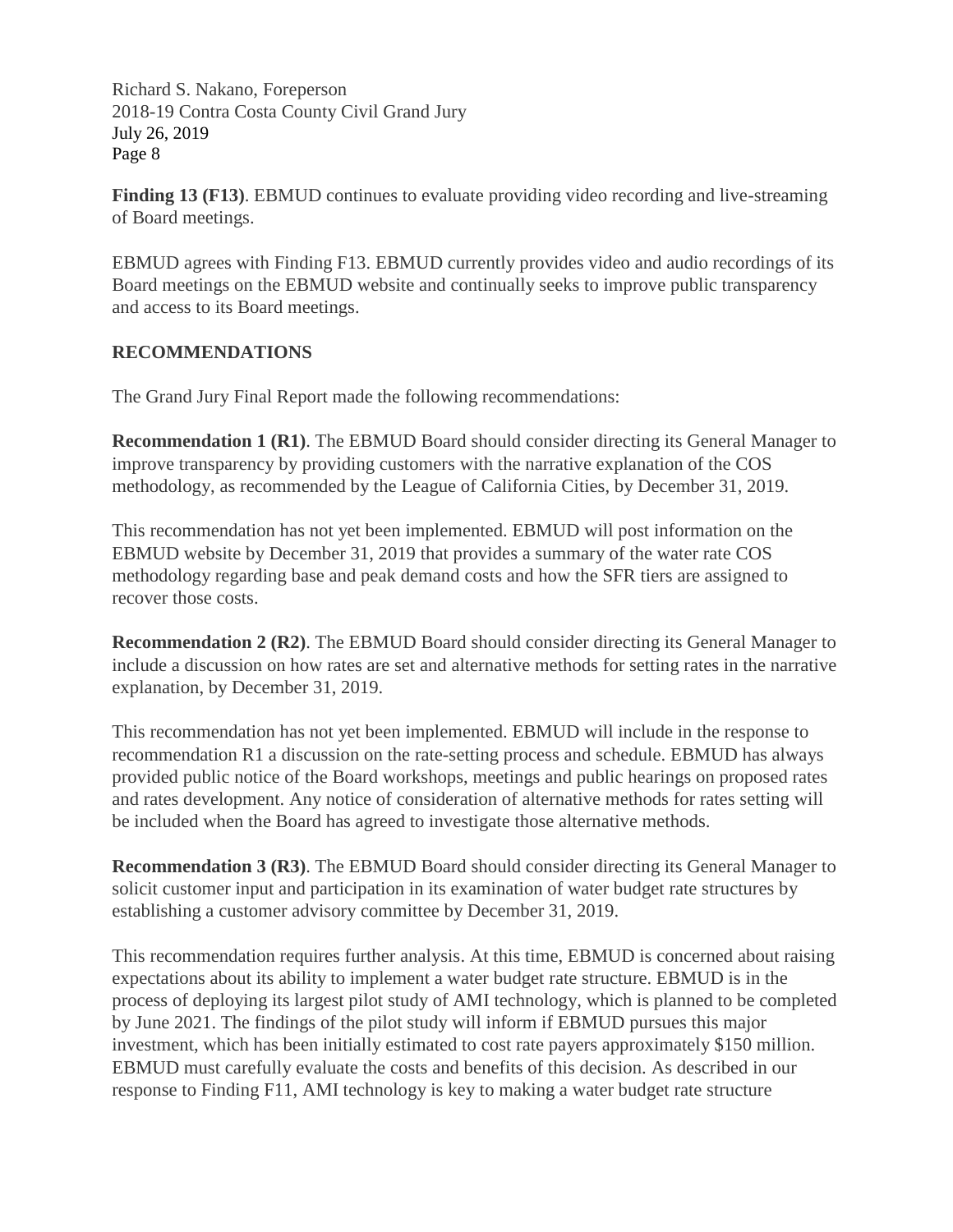effective. Therefore, the decision to further investigate a water budget rate structure should be made subsequent to EBMUD's decision on AMI technology. Once a decision has been made to invest in AMI technology District-wide, EBMUD can convene a customer advisory committee to examine a water budget rate structure.

**Recommendation 4 (R4)**. The EBMUD Board should consider directing its General Manager to complete an analysis of water budget rate structures and communicate its findings to customers by June 30, 2020.

This recommendation requires further analysis. In the response to Recommendation R3, EBMUD has provided the detailed steps we are taking to decide on the implementation of AMI technology necessary to make a water budget rate structure effective. EBMUD is not planning further examination of a water budget rate structure until a decision to implement AMI technology District-wide is made.

In addition, any significant changes to the rate structure must be reviewed for potential impacts to EBMUD's automated meter reading plans, customer information system requirements, billing system changes, and other implementation impacts. Furthermore, EBMUD is in the process of completing a demand study which will provide additional analysis on current and expected water usage. The results of this study will provide key water consumption data for assessing a future water budget rate model or any other alternative rate model the District explores.

Given the work currently pending which will have significant impacts on any analysis of alternative rate models, EBMUD does not feel Recommendation R4 can be accomplished by June 30, 2020.

**Recommendation 5 (R5)**. The EBMUD Board should consider directing its General Manager to develop a plan to improve transparency and better engage customers in how it sets its water rates by June 30, 2020.

This recommendation has not yet been implemented. EBMUD will develop a plan to improve transparency and better engage customers in how it sets its water rates by June 30, 2020. In addition to its traditional communication tools (customer newsletter, press releases, community events and media campaigns), EBMUD has recently been leveraging technology and social media to better connect with its customers. EBMUD is using Twitter, Facebook, and Nextdoor and has expanded its website to provide access to the full scope of EBMUD activities. In addition, EBMUD recently completed a customer survey which was presented to the Board in July. The customer survey results are expected to help guide EBMUD in its external communications plans including on its rates and budget going forward.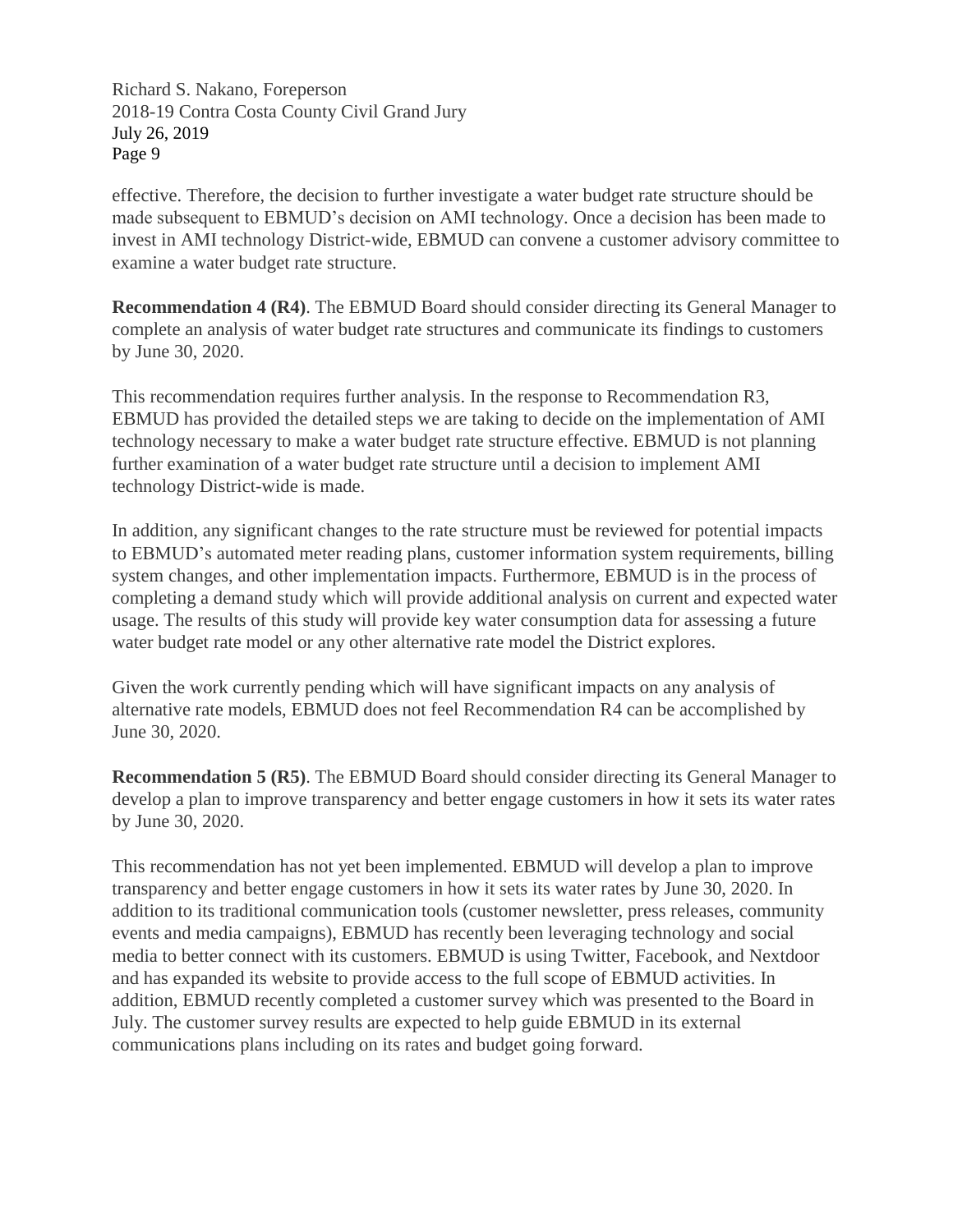While EBMUD has always provided public notices on proposed budgets and rates via EBMUD's website, customer newsletter, formal public notices and most recently on social media platforms, we recognize the need to continuously improve how we engage with the public on these issues.

**Recommendation 6 (R6)**. The EBMUD Board should consider holding board meetings during weekday evenings, by December 31, 2019.

This recommendation has not yet been implemented. Past experiences holding Board meetings in the evenings and conducting public meetings throughout the service area on long-term water supply planning and drought rates indicate these approaches do not necessarily promote public engagement with utilities, although they certainly may be successful strategies for other local governments. For example, the Board held an evening information session on June  $4<sup>th</sup>$  regarding the FY20/FY21 proposed rate increases, and only two members of the public attended. However, beginning in 2021, EBMUD will hold four weekday evening Board meetings during the budget and rates development period at varying locations throughout the service area including locations east of Hills.

**Recommendation 7 (R7)**. The EBMUD Board should consider holding board meetings at varying locations including locations east of the Oakland/Berkeley Hills, such as in Walnut Creek, by December 31, 2019.

This recommendation has not yet been implemented. As part of our preparedness plan for emergencies, EBMUD currently holds offsite Board meetings every two years. The most recent offsite Board meeting was held in Castro Valley in May 2019. Beginning in 2021, EBMUD will hold four weekday evening Board meetings during the budget and rates development period at varying locations throughout the service area including locations east of Hills.

**Recommendation 8 (R8)**. The EBMUD Board should consider directing the General Manager to complete the evaluation of live-streaming of Board meetings by December 31, 2019.

This recommendation requires further analysis. EBMUD has been providing audio recordings of its Board meetings on the District's website since 2018 and recently launched a pilot providing video recordings of Board meetings online. In addition, EBMUD is currently working with local cable government access channels to include video recordings of the EBMUD Board meetings in their programming schedule. As of the date of this letter, the government access channels for the city of Oakland, KTOP and the city of Emeryville, ETV, have agreed to broadcast video recordings of EBMUD Board meetings. Staff is scheduled to provide an update to the EBMUD Board on the pilot and review of live-streaming access at the December 2019 Board meeting. EBMUD continues to review the logistics and costs of various technologies including livestreaming Board meetings.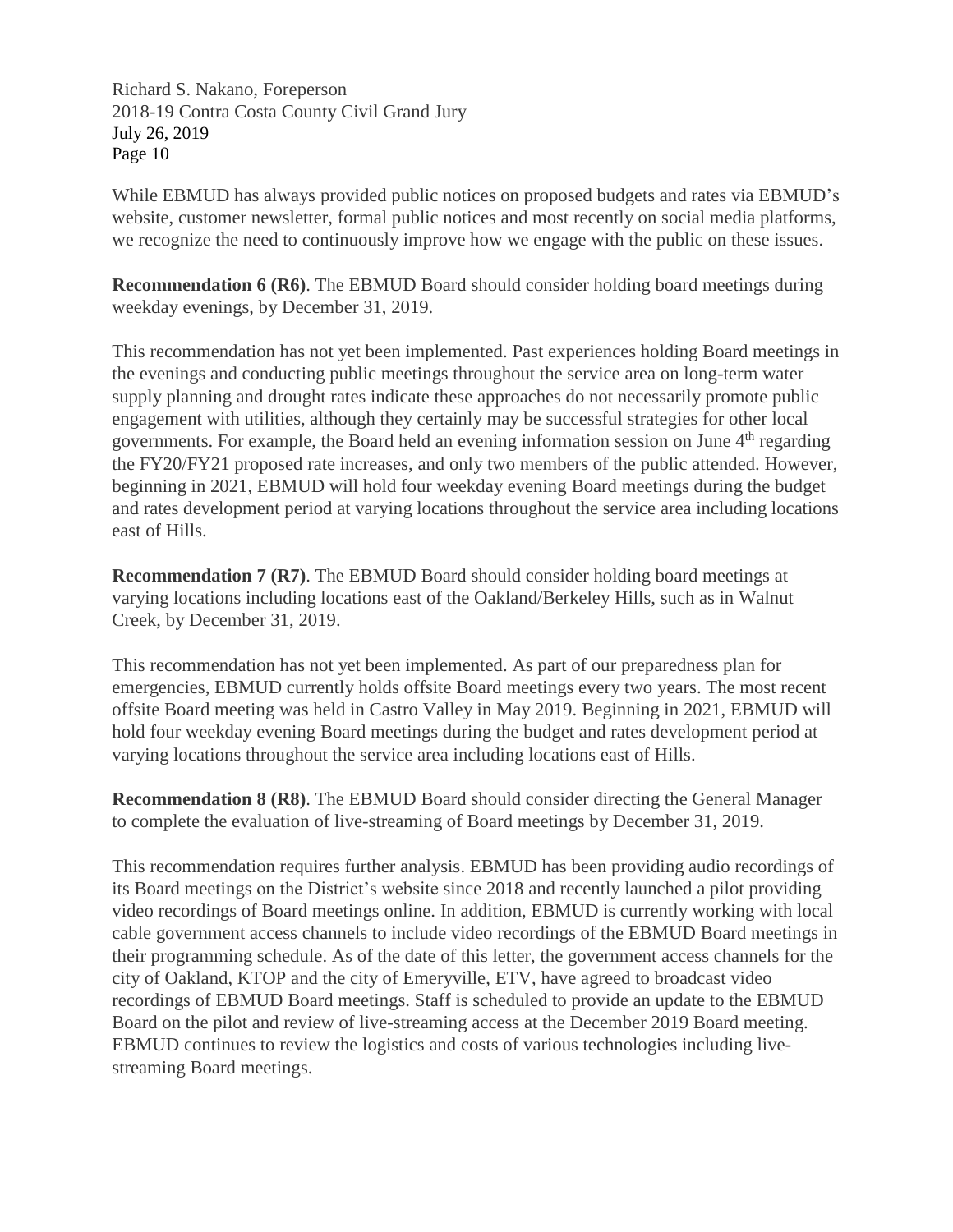**Recommendation 9 (R9)**. The EBMUD Board should consider streaming online or televising its Board meetings to encourage public participation and understanding of its activities by June 30, 2020.

This recommendation requires further analysis. EBMUD has been providing audio recordings of its Board meetings on the District's website since 2018 and recently began a pilot of providing video recordings of Board meetings online. In addition, EBMUD is currently working with local cable government access channels to include video recordings of the EBMUD Board meetings in their programming schedule. As of the date of this letter, the government access channels for the city of Oakland, KTOP and the city of Emeryville, ETV, have agreed to broadcast video recordings of EBMUD Board meetings. Staff is scheduled to provide an update to the EBMUD Board on the pilot and review of live-streaming access at the December 2019 Board meeting. EBMUD continues to review the logistics and costs of various technologies including livestreaming Board meetings.

## **CLARIFICATIONS**

In addition to the comments on the specific findings and recommendations, EBMUD would like to clarify and correct the following statements in the Grand Jury Final Report.

Page 1, 4th paragraph:

*More than 65% of its rate revenue is derived from variable rates based on usage. Fixed water service rates account for the remaining 35% of water rate revenue.*

As shown on page 79 of EBMUD's FY18/19 budget book, the actual portion of the rate revenue for FY19 based on water usage is 70.5%, which includes the volume charge (65.3%) and the elevation surcharge (5.2%). The fixed monthly service charge is 29.5% of rate revenue for FY19.

Page 2, 1st paragraph:

*This is because EBMUD has never analyzed the potential impact on customers. Nor has EBMUD explained to its customers how it sets its rates.*

An important part of EBMUD's biennial budget and rates process and of our periodic COS reviews is an analysis of the impact to our customers. Staff prepares and reviews impacts of items such as changes in operating costs, water sales assumptions, cost allocations, and water sources, all in public forums. This was also a key part of the Board's review of water budgetbased rates in 2016 which focused entirely on potential water savings and potential customer impacts of a water budget-based rate. The presentations, memos, and reports on rates produced are designed to provide narrative and graphic information to our Board and to the public, our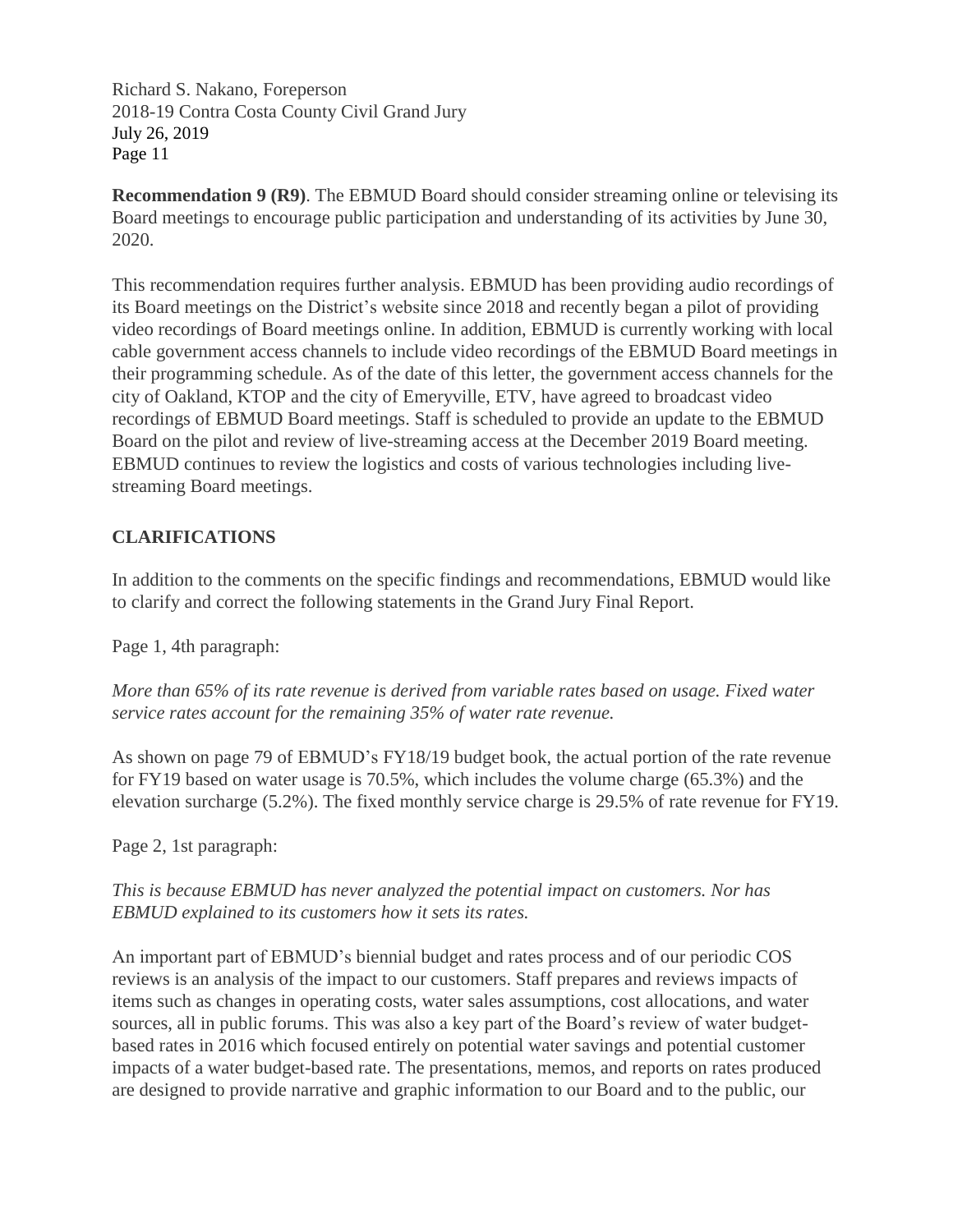customers. The most frequently used tool in recent years for demonstrating impacts to customers has been: 1) the bill comparison chart showing the annual cost of average water usage in nearby communities shown at nearly every public forum discussing rates and 2) the chart showing the costs of a wider range of usage including the 25th percentile, 50th percentile, 75th percentile, and 95th percentile of use in addition to the average or mean use. This second chart has been shown in our General Manager's report on rates and charges since 2015 and was included in this year's Prop 218 notice. EBMUD is open to exploring additional approaches that may better explain this material and impacts to customers and will continue to look for more and better ways to do so.

Page 2, last paragraph:

*The communities in Contra Costa County served by EBMUD's water delivery system include: Alamo, Danville, Crockett, El Cerrito, Kensington, Hercules, Lafayette, Moraga, Orinda, Pinole, Richmond, Rodeo, San Ramon, and Walnut Creek.*

The incorporated and unincorporated communities that EBMUD serves in Contra Costa County include: Alamo, Blackhawk, Danville, Diablo, Crockett, El Cerrito, El Sobrante, Kensington, Hercules, Lafayette, Moraga, North Richmond, Oleum, Orinda, Pinole, parts of Pleasant Hill, Richmond, Rodeo, San Pablo, San Ramon, Selby, and parts of Walnut Creek.

Page 3, 6th paragraph:

In 2018, EBMUD sold 128 million gallons per day (MGD), down from a peak consumption level *of over 200 MGD in 2007.*

The last time EBMUD sold more than 200 MGD was in 2003-2004.

Page 3, 8th paragraph:

*Over 65% of its water rate revenue is derived from variable rates. Fixed water rates account for the remaining 35% of water rate revenue.*

As shown on page 79 of EBMUD's FY18/19 budget book, the actual portion of the rate revenue for FY19 that is based on water usage is 70.5%, which includes the volume charge (65.3%) and the elevation surcharge (5.2%). The fixed monthly service charge is 29.5% of rate revenue for FY19.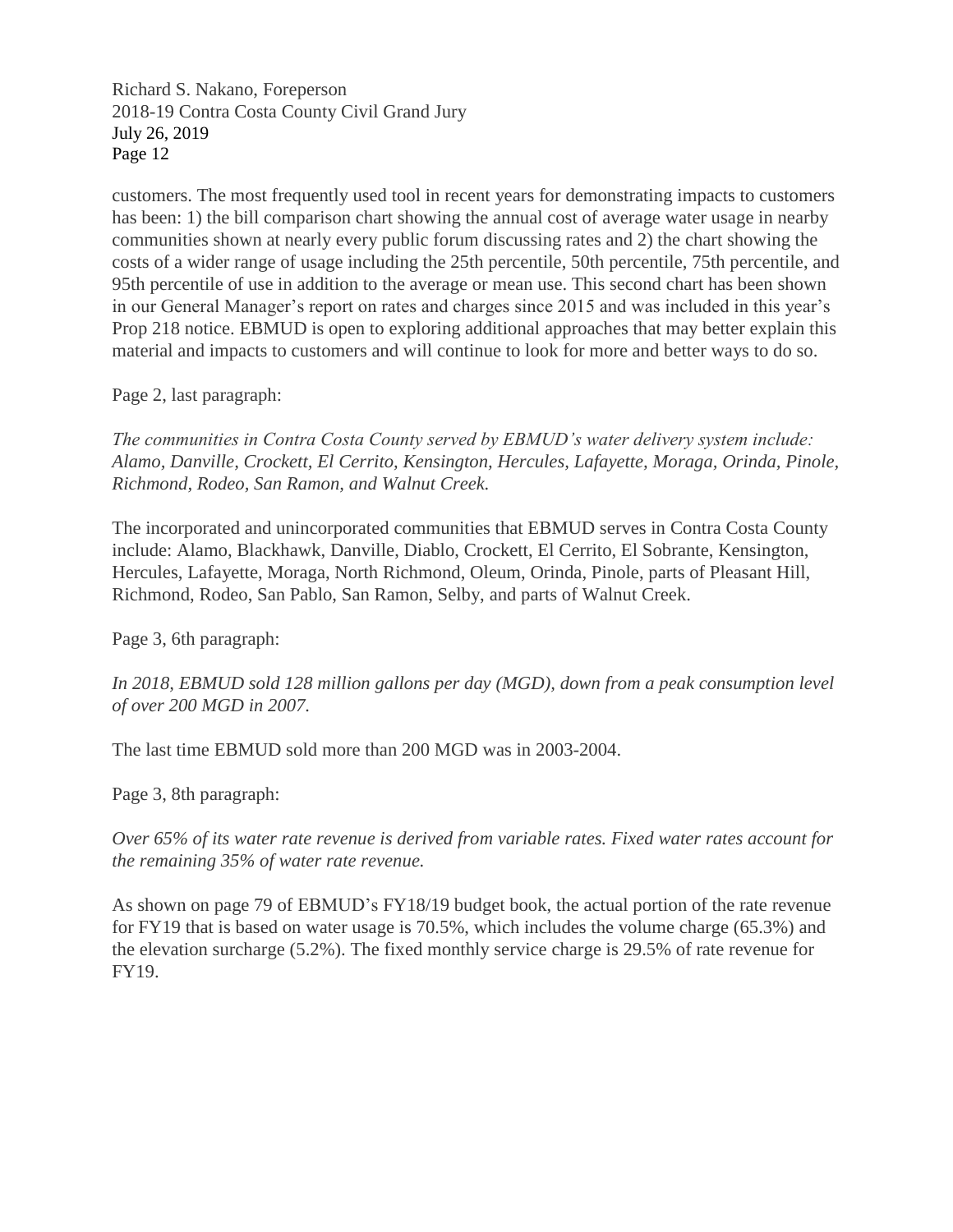Page 3, 9th paragraph:

*According to information obtained from EBMUD, over 90% of EBMUD's costs are fixed (such as salaries and benefits) yet less than 30% of its revenue is derived from fixed sources (such as property charges and power revenues). The remaining fixed costs must be recovered through water rates.*

This analysis incorrectly mixes water rate revenue with non-rate revenue. Less than 30% of the water rate revenue is from the fixed monthly service charge. Non-rate revenue includes revenue sources that are fixed such as property taxes and revenue sources that can vary significantly from year to year such as system capacity charges.

Page 3, last paragraph:

*EBMUD utilizes tiered rates to help recover its cost of service while encouraging conservation.*

While it is true that tiered rates help recover the cost of service for the SFR customer class, it is more accurate to use the statement that was included in paragraph 3 on page 5:

*EBMUD relies on tiered rates for its SFR customer class to meet the cost of service requirements for these customers.*

Page 5, 2nd full paragraph:

*EBMUD divides its customers into six classes: Single Family Residential, Multi-Family Residential, Commercial, Industrial, Institutional, and Irrigation. Single and Multi-Family residential customers make up 91% of EBMUD customer accounts, commercial customers make up 8%, while industrial, institutional, and irrigation customers combined are only 1% of the billed accounts from the utility.*

The six classes referenced in this statement refer to EBMUD's revenue categories. To clarify EBMUD's rate structure and cost of service has five customer classes: single family residential, multi-family residential, all other (includes commercial, industrial, institutional, irrigation), nonpotable/recycled, and private fire service.

Page 5, 4th paragraph:

*Water rates have the following main components…:*

The Grand Jury Final Report does not reflect the Elevation Surcharge as a component of EBMUD's water rates. The Elevation Surcharge is assessed to certain customers based on their elevation. The Elevation Surcharge is applied to each unit of water delivered to properties in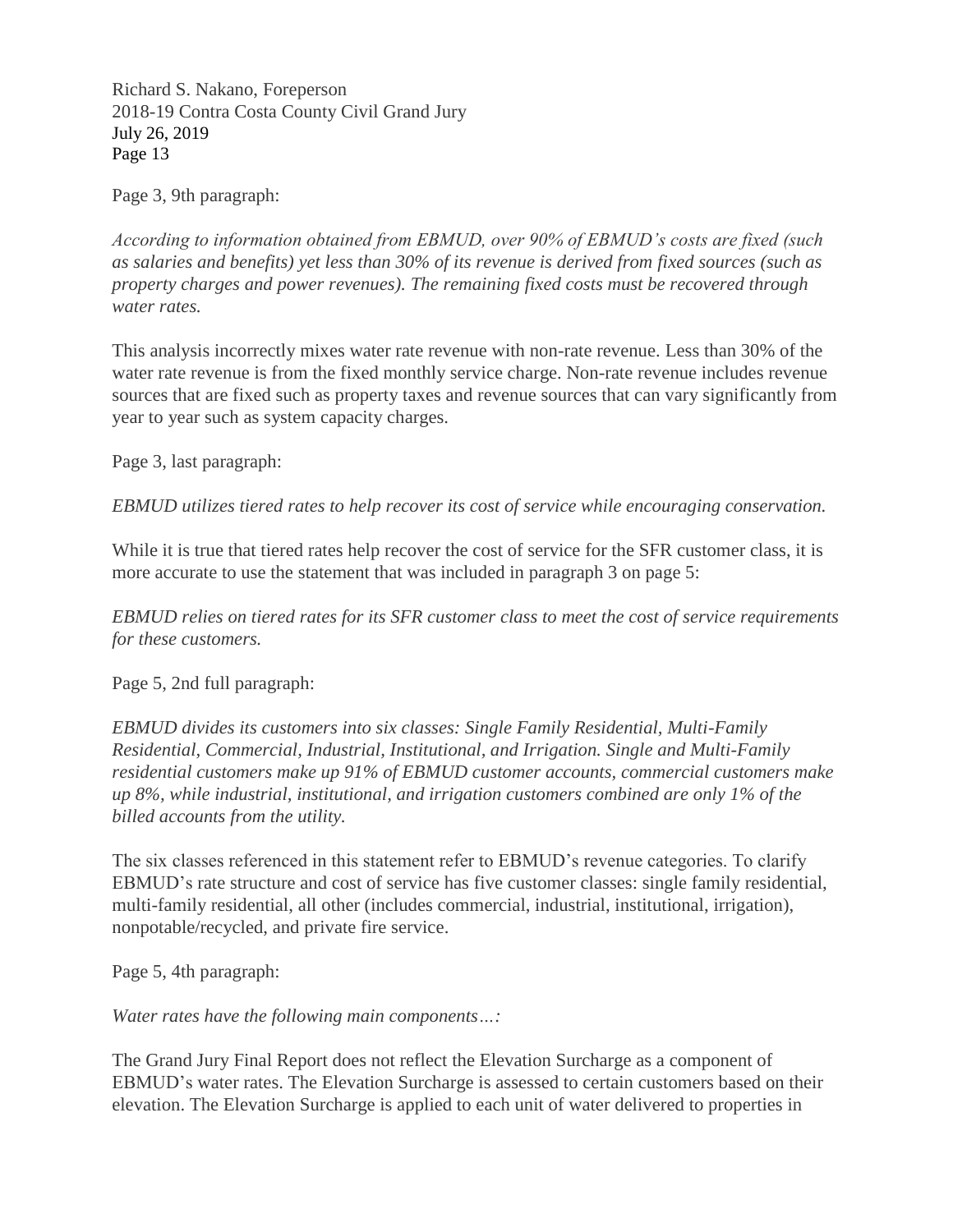some pressure zones, and is calculated to recover the increased cost of power and facility costs required to pump water to locations 200 feet or more above sea level.

Page 10, 2nd full paragraph:

### *The website does not state how to access information for meetings held prior to 2017.*

The EBMUD website has instructions for requesting public records including information on prior Board meetings under About Us – Public Records. However, as the Grand Jury Report points out, there are no instructions on how to request older Board meeting materials under the Board meetings web page. EBMUD has updated its Board meetings web pages to direct users to the public records page to request older Board meeting materials.

# **CONCLUDING REMARKS**

In conclusion, we thank the Grand Jury for its thoughtful review of EBMUD's rate-setting process. We appreciate your recognition that EBMUD's rates are in compliance with all applicable laws, as reflected by our detailed COS Study and thorough administrative record. We also appreciate your recommendations for improving communications with our customers on the current rate structure and increasing engagement with customers regarding future rate increases and changes.

These recommendations align with EBMUD's ongoing commitment to public transparency and access. To that end, EBMUD will continue to explore improving our communications regarding water rates to advance customer understanding of EBMUD's current rate structure, the cost of providing water service, and future rate increases and changes.

As acknowledged in the Grand Jury Final Report, EBMUD's revenues have been impacted by the severe reduction in water sales over the last seven years. EBMUD's overall costs do not decrease appreciably when water sales are lower. Further, EBMUD is making significant investments in infrastructure and construction costs are increasing rapidly. Together these factors have required EBMUD to increase rates significantly to maintain its financial stability. These recent large rate increases have caught the attention of the public, media and our customers.

This has led to the paradox that the Grand Jury pointed out on page 4 of the Final Report – "The more water customers conserve, the higher the rate they have to pay for what they do use." This is not an issue unique to EBMUD, as water agencies across the nation struggle with the same issue. See, for example, [https://www.nytimes.com/2017/11/10/climate/water-pipes-plastic](https://www.nytimes.com/2017/11/10/climate/water-pipes-plastic-lead.html)[lead.html;](https://www.nytimes.com/2017/11/10/climate/water-pipes-plastic-lead.html) and [https://www.circleofblue.org/2018/water-management/pricing/price-of-water-](https://www.circleofblue.org/2018/water-management/pricing/price-of-water-2018/)[2018/](https://www.circleofblue.org/2018/water-management/pricing/price-of-water-2018/)